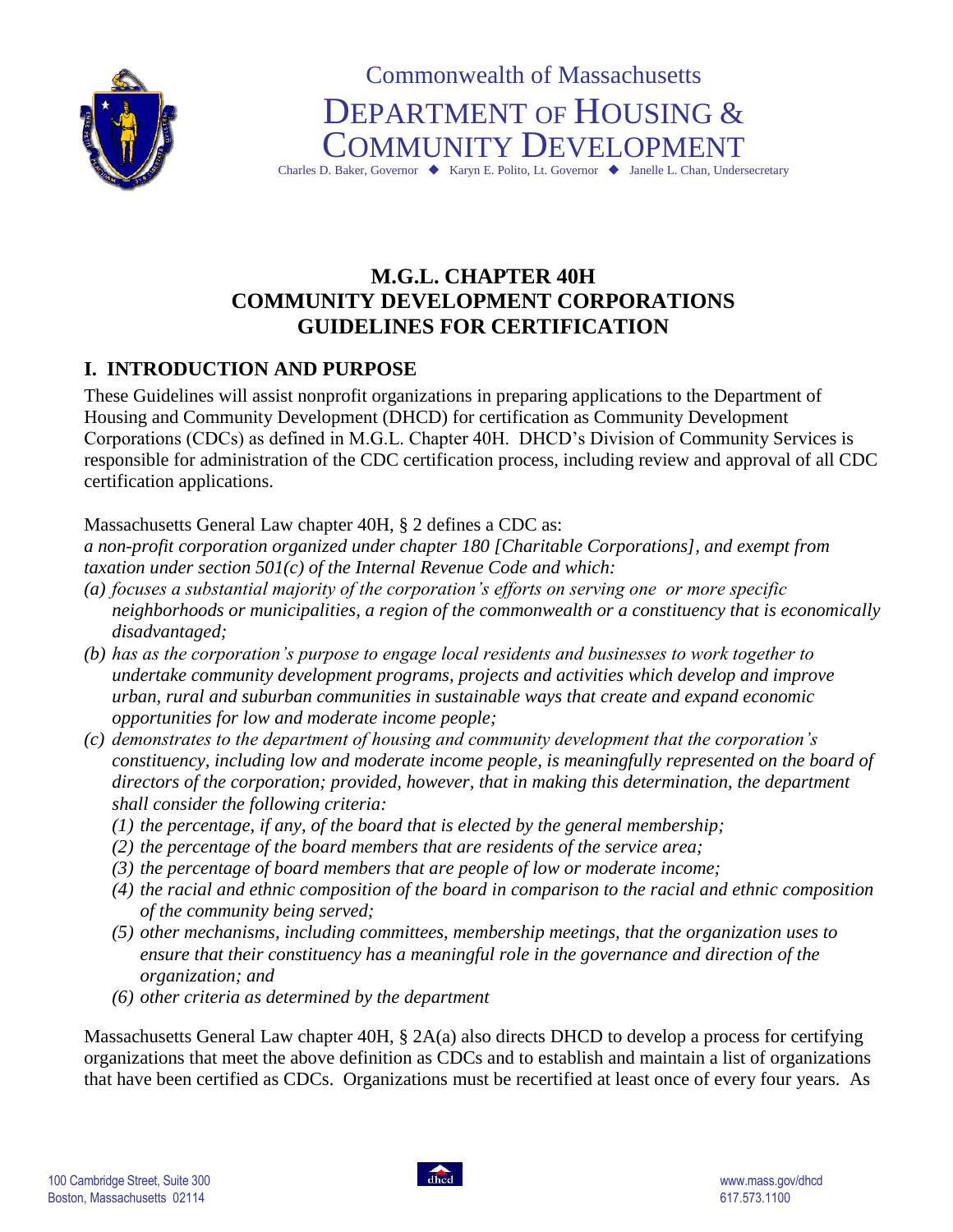described in detail in M.G.L. c. 40, § 2A(b), DHCD also files the list and a report summarizing its activities in support of CDCs with the Massachusetts legislature annually.

# **II. CDC CERTIFICATION APPLICATION**

# **A. Cover Sheet**

Please attach a Cover Sheet with the following information:

- (1) The name of the applicant organization;
- (2) The name, address, telephone number, e-mail address, and fax number of the organization's Executive Director;
- (3) The name, address, telephone number, e-mail address, and fax number of the contact person for the organization (if different than the Executive Director);

## **B. Table of Contents and Page Numbering**

The CDC Certification Application submission must include a Table of Contents, and all pages should be numbered sequentially, including any appendices and attachments. Sections C through G should each contain a narrative, and refer to attachments. Generally, the narratives should be short – each less than one page, for a total of approximately two to five pages.

#### **C. Legal Status**

Please provide documentation that the organization is a non-profit corporation organized under Chapter 180 [Charitable Corporations] and exempt from taxation under Section 501(c) of the Internal Revenue Code. This documentation, at a minimum, must include:

- $(1)$  501 $(c)(3)$  letter from the IRS
- (2) Most recent IRS Form 990
- (3) Most recent Annual Audit or Financial Review
- (4) Articles of Incorporation

#### **D. Service Area**

A certified CDC must focus a substantial majority of the corporation's efforts on serving one or more specific neighborhoods or municipalities, a region of the Commonwealth, or constituency that is economically disadvantaged.

Please provide a description of the organization's service area, including whether there is a primary geographic focus area and a secondary focus area. Please provide a map with the geographic boundaries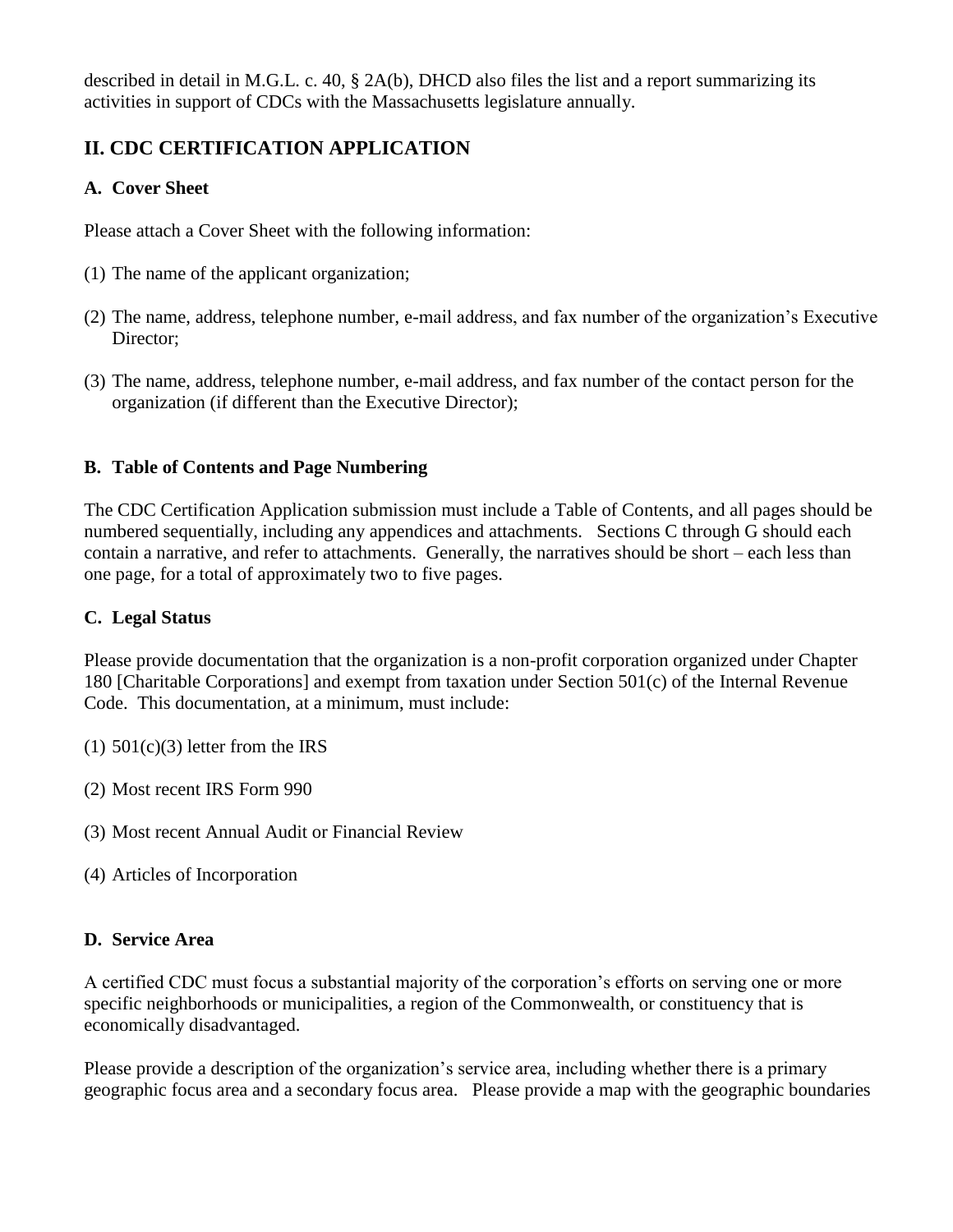of the service area (both primary and secondary, if applicable). Although the organization need not be physically located in nor serve a geographic area that is low-income/economically disadvantaged, the majority of the people that it serves must be low- and/or moderate-income. Please provide demographic information that demonstrates that the population served by the organization is economically disadvantaged.

If the organization does not have a service area that is place-based, but rather serves a particular constituency, please provide a description of that constituency, demographic information for that population that demonstrates that the constituency is economically disadvantaged, and explain how the organization ensures that a majority of its efforts are targeted to that constituency.

## **E. Purpose of the Organization**

A CDC must have as its purpose to engage local residents and businesses to work together to undertake community development programs, projects and activities that develop and improve urban, rural and suburban communities in sustainable ways. These community development programs, projects and activities must create and expand economic opportunities for low- and moderate-income people. For the purposes of these guidelines, low- and moderate-income people are defined as people whose income is at or below 80% of the Area Median Income as defined by HUD at 24 C.F.R. 5.609, adjusted for household size.

- (1) Please provide information that demonstrates the organization's engagement of local residents and businesses. Information must demonstrate that these residents and businesses actively participate in the work of the organization. This could include, but is not limited to, information about partnerships, collaborations and coalitions in which the organization participates, information about the organization's approach to strategic planning, information about how the organization has conducted needs assessments and evaluations, and information about how the organization's board and committees are structured and utilized.
- (2) Please provide information that demonstrates that the organization has undertaken an assessment of the priority needs of its service area or defined constituency and explain how the organization is responding to those priority needs. DHCD expects a certified CDC to understand the needs of its service area or defined constituency and to undertake community development programs that respond to the identified needs. This information could include the organization's current strategic plan, a neighborhood plan, or less formal assessments conducted by the organization and/or other entities.
- (3) Please provide information, about the organization's community development programs and activities and how these programs and activities expand economic opportunities for low- and moderate-income persons. Please demonstrate how these programs and activities specifically benefit low- and moderate-income populations. This information should include the organization's recent submission to the Massachusetts Association of Community Development Corporation's (MACDC) Growing Opportunities, Assets and Leaders (GOALs) survey, or its equivalent. Examples of community development programs include:
	- Physical development, including affordable housing and commercial real estate development and preservation;
	- Community planning pertaining to physical and economic development;
	- Economic development, including business assistance and development;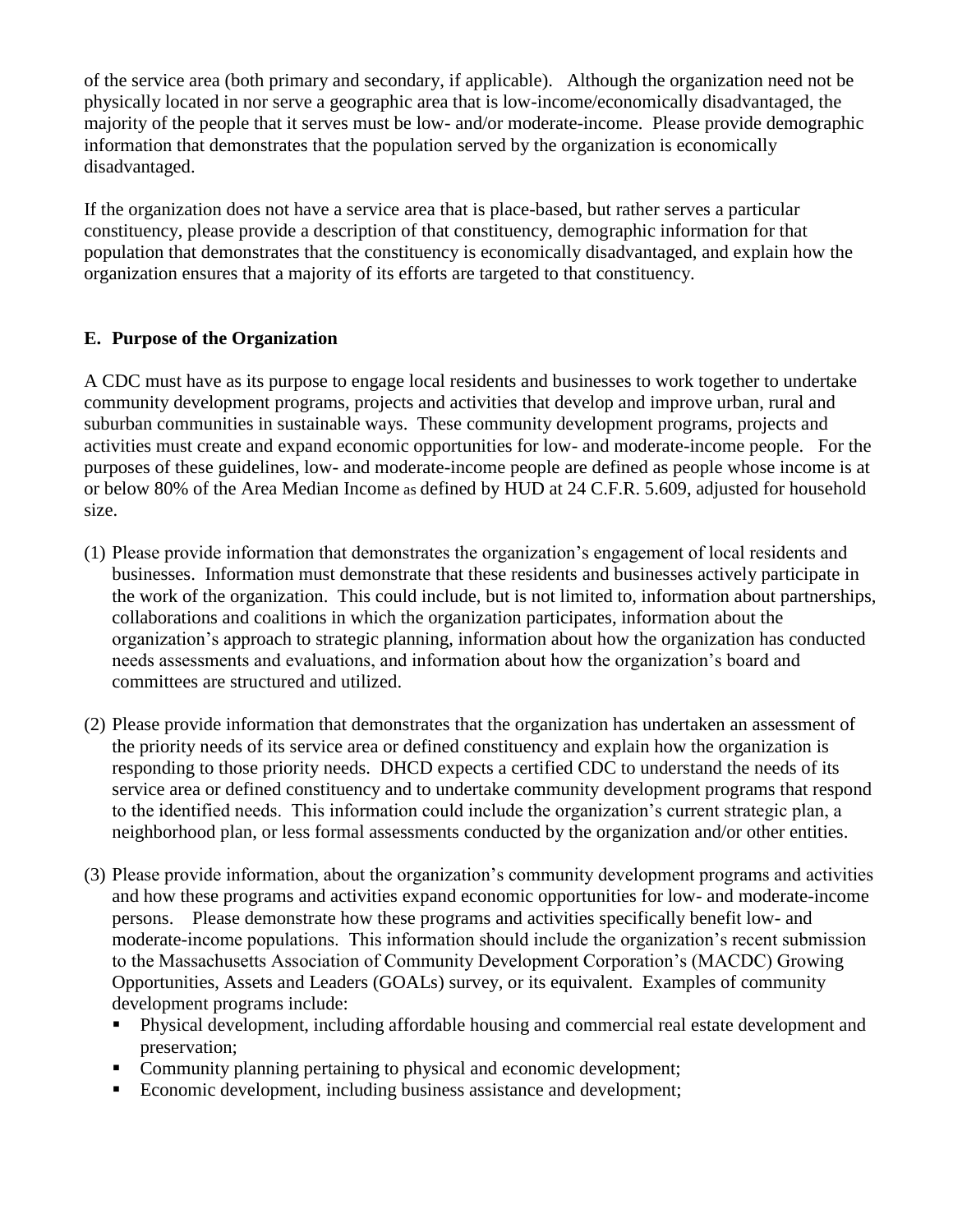Asset development programs to build the economic capacity, mobility and stability of low-income persons (e.g., homeownership assistance, financial education, foreclosure prevention, Individual Development Accounts (IDAs) and savings programs, job training and creation programs).

An organization may operate programs other than those listed above; however, the *primary* focus must be community development. If the organization provides other services and programs that complement the community development programs and services, please provide information about these programs. An organization that has as its primary mission activities other than community development (e.g., providing medical care, arts and cultural programming, sports programs, or k-12 education) will not be certified as a CDC even if they also perform some community development activities.

## **F. Constituency Representation on the Board of Directors**

The organization must demonstrate that its constituency has meaningful representation on its Board of Directors and has a meaningful role its governance and direction. To assist DHCD in making this determination, please provide the following information:

- $(1)$  By-laws;
- (2) List of Board members with identifying information (low- or moderate-income (LMI) status, race/ethnicity, address, number of meetings attended within the past year);
- (3) Number and Percentage, if any, of the Board members that are elected by the general membership of the organization;
	- a. Organizations that elect 100% of their Board will be deemed to have met the "meaningful representation" requirement unless there is evidence to the contrary (e.g., failure to demonstrate representation of low- and moderate-income persons or racial and ethnic representation that is not representative of the service area.)
- (4) Number and Percentage of the Board members that are constituents of the organization DHCD expects that a minimum of 60% of the Board members be constituents (determined by income, race/ethnicity, or residency):
	- a. Number and percentage of the Board members that are residents of the service area or defined constituency.
	- b. Number and percentage of the Board members that are low- or moderate-income persons.
	- (i.) This may include persons who reside in affordable housing as defined in M.G.L. c. 40H, § 2, who reside in low- or moderate-income neighborhoods, and persons who are appointed or elected as representatives of low-income organizations. Board members may self-certify as low-or moderate-income; organizations need not verify income of Board members.
	- c. Information that demonstrates that the racial and ethnic composition of the Board is reflective of the racial and ethnic composition of the service area or community being served. Please use U.S. Census data or other independently verifiable data and statistics.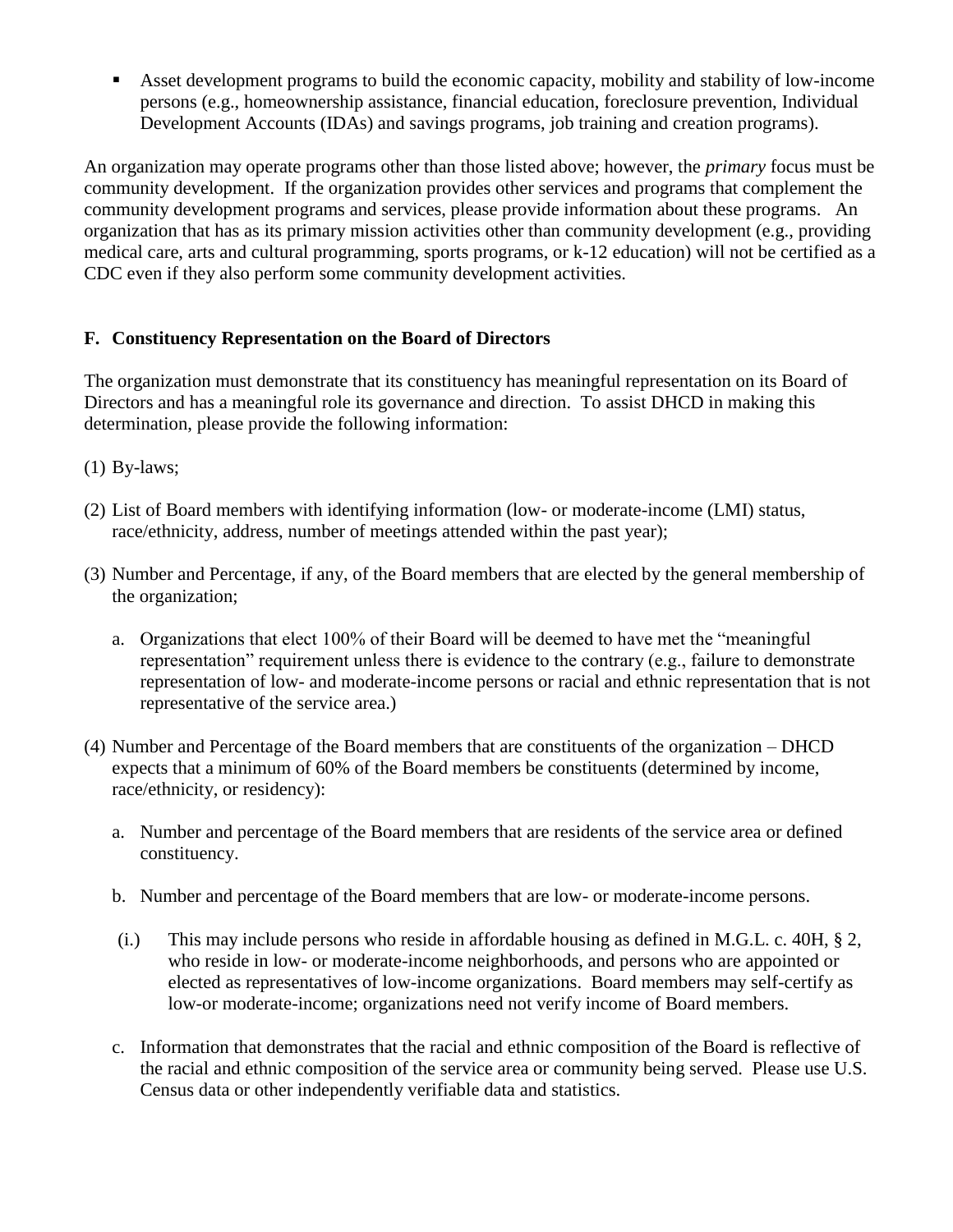(5) Information related to Board committees, Board meeting schedule, attendance requirements and actual attendance at Board meetings, membership meetings (if applicable), or other mechanisms that ensure that the organization's constituency is actively involved its governance, including, but not limited to, committees, membership meetings and other such mechanisms

#### **G. Other Considerations**

(1) An organization that has been previously certified and maintains certification as a Certified Housing Development Organizations (CHDO) will meet the CDC certification requirements for meaningful representation of its constituency on the Board of Directors. If the organization is seeking certification based on CHDO certification, please submit evidence of CHDO certification.

Please note that a CHDO must still demonstrate that it has as its purpose to engage local residents and businesses to work together to undertake community development programs, projects and activities that develop and improve urban, rural and suburban communities in sustainable ways, as described in Section E, Purpose of the Organization.

- (2) An organization seeking certification as a Community Development Corporation (CDC) must have a demonstrated capacity to provide effective community development programs, projects and activities in the service area. This capacity must be demonstrated by submission of the following:
	- a. Resumes and/or statements that describe the experience of key staff members who implemented/completed community development programs, projects or activities;
	- b. Evidence, including MACDC GOALs submissions, demonstrating that the organization has at least two years, within the last five years, of experience in successfully administering community development programs, projects or activities. This may include affordable housing development, economic development, business assistance, asset development programs, and other relevant community economic development programs.
	- c. List of all local, state and federal funding received and applied for in the past two years for community development programs, projects or activities that expand economic opportunities for low- and moderate-income persons and that respond to identified priority needs of the organization's service area.

#### **H. Notes about the Process**

- (1) Applications for certification may be submitted on a rolling basis throughout the year. DHCD will generally review and certify organizations within 60 days of receipt of a complete application. DHCD may request additional information from organizations to supplement applications or to facilitate review of applications.
- (2) An organization that is certified as a CDC will maintain that status for four years. However, DHCD may grant certification for a period of less than the four years in certain circumstances (e.g., DHCD may grant provisional certifications for organizations less than three years old or to organizations that